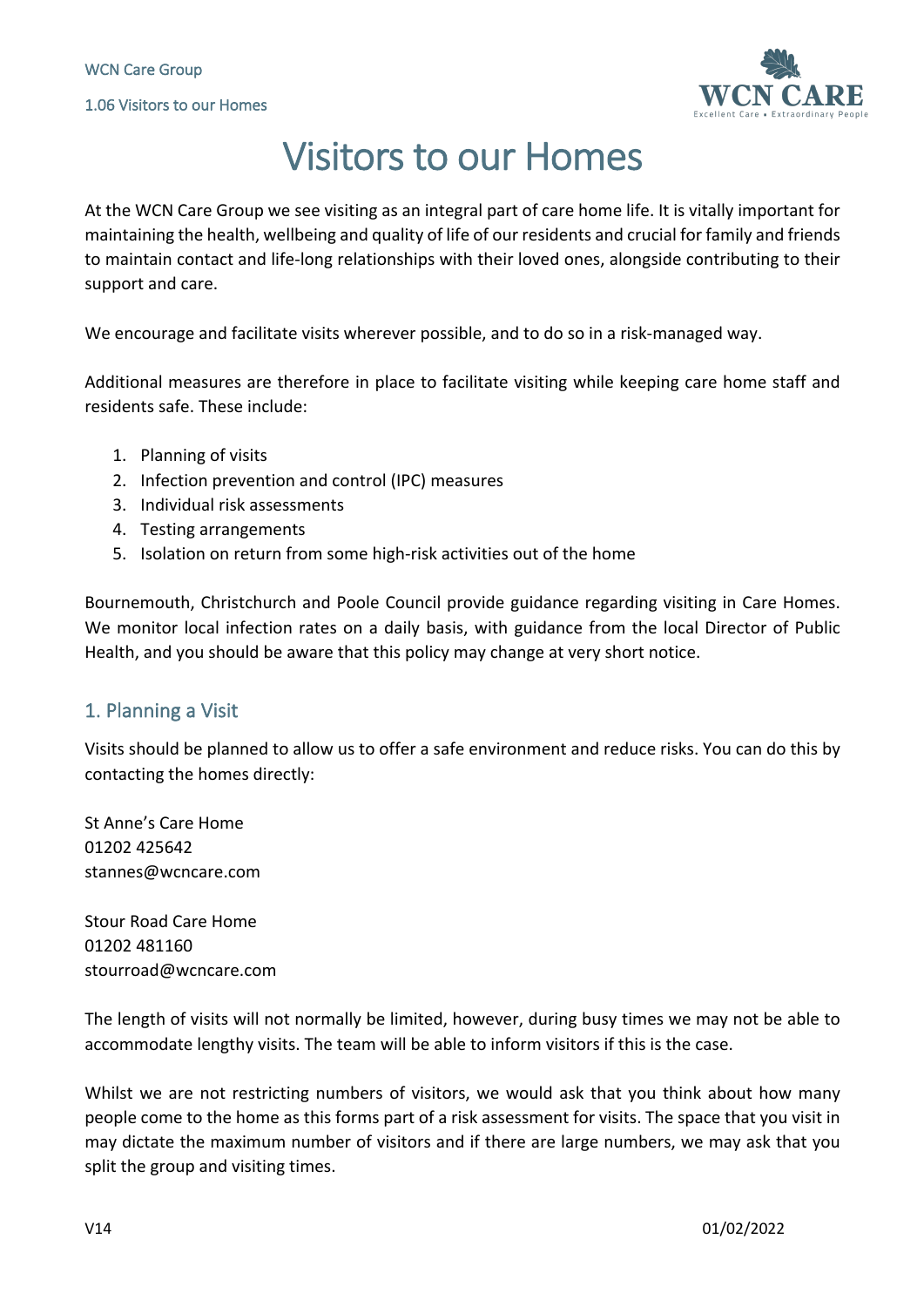1.06 Visitors to our Homes



# 2. infection prevention and control (IPC) measures

The following precautions should be followed when visitors are inside the care home. All visitors should:

- You will be asked some health screening questions on arrival.
- Visitors should not enter the care home if they are feeling unwell, even if they have tested negative for COVID-19 and are fully vaccinated and have received their booster. Transmissible viruses such as flu, respiratory syncytial virus (RSV) and norovirus can be just as dangerous to care home residents as COVID-19. If visitors have any symptoms that suggest other transmissible viruses and infections, such as cough, high temperature, diarrhoea or vomiting, they should avoid the care home until at least 5 days after they feel better.
- You will be asked to sign in and out of the building and detail who they are visiting. This information will be kept for Track and Trace purposes.
- You will be asked to scan the code for the NHS Test and Trace App on entry to the home.
- When you enter the home you will be asked to sanitise your hands and will need to ensure a mask is worn, if you do not have one, we will provide one for you.
- You will be asked to wear a mask and apron during the visit.
- Staff will also take your temperature, if your temperature is 37.8 degrees or higher, your visit will not be able to go ahead.
- Children aged 12 and over should wear the same PPE as adult visitors. Children under the age of 6 and under will not be asked to wear masks.
- Physical contact is encouraged help health and wellbeing. We would encourage hand washing before and after visiting – gloves are not needed for handholding and stringent adherence to hand washing is advised.
- If you have been in close contact with someone with COVID-19 we would ask you not to visit the home for 10 days. This includes if you have not legally be required to self-isolate, unless absolutely necessary, even if they have been fully vaccinated. Where visits do occur, visitors should have received a negative lateral flow test result earlier in the day of their visit

Vaccination is one of our best defences to combat infection, particularly after 2 or more doses. It is strongly recommended that residents and visitors receive 2 doses of the COVID-19 vaccine, plus their booster. The data shows that booster doses are required to provide higher levels of protection against symptomatic infection. If eligible, visitors should also get their flu jab when it is offered to them.

#### 3. Risk Assessments

We will continue to do individual risk assessments for residents, their families and facilities to best meet the needs of the people who live in our homes.

These assessments include:

- the needs of their residents and visitors
- residents' rights to visits and the important role visitors play in residents' wellbeing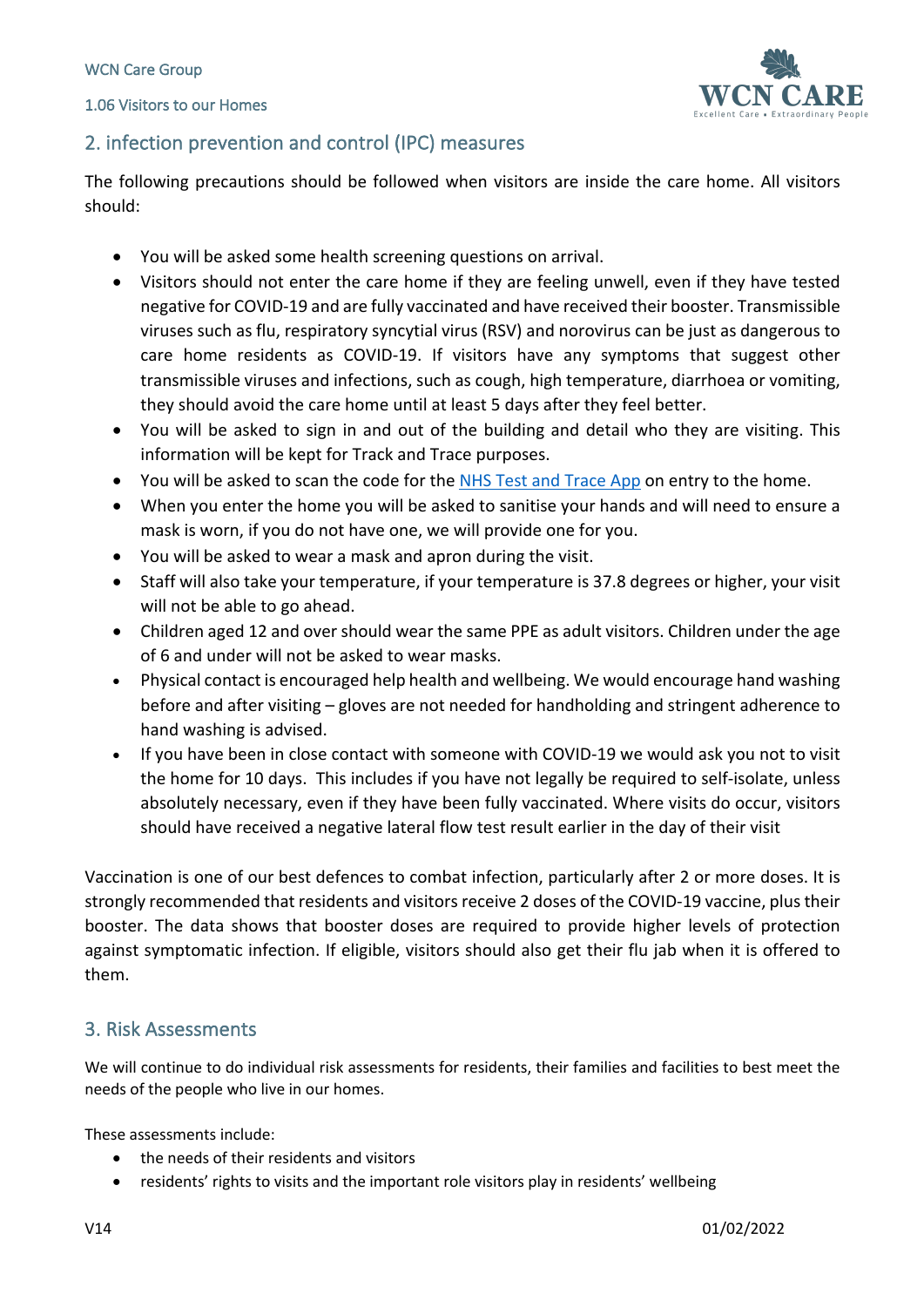#### WCN Care Group

#### 1.06 Visitors to our Homes



- what is possible within the layout and facilities within the home to ensure that mixing between visitors is limited as much as possible
- where and how visitors might be received on arrival at the home to avoid mixing with other visitors, staff or residents
- the precautions that will be taken to prevent infection during visits (including PPE use, ventilation, limiting close contact and hand washing)

#### 4. Testing Arrangements

You will be asked to have a Lateral Flow Test for Coronavirus prior to your visit. Whilst we are able to do these on site and would be happy to do so, you are welcome to do these at home and provide evidence of the result (in the form of a valid covid pass through the NHS app). If the result is positive then we will ask you to follow government guidance and postpone your visit.

Children under 12 should not undertake regular asymptomatic testing.

#### 5. Where visits can take place

You can visit your loved ones in their rooms or in the garden, or garden room if available. We generally discourage visiting in communal places at this time.

#### 6. Alternatives to Face to Face visits

We ask all families to continue to consider alternatives to visiting in person such as Zoom/Skype video calls or telephone calls. Please see our website for more information on these https://www.wcncare.com/staying\_in\_touch

We appreciate there are still a lot of restrictions in place, however these are only in place to ensure the safety of the residents and reduce the risk of spread of infection within the home. We will continue to update families as new guidance is shared with the Homes.

# 7. Visits out of the care home

We continue to encourage outside visiting by residents to venues outside of our homes, with or without families. Residents will not normally need to self isolate after one of these excursions.

Residents will be expected to isolate after an emergency admission to hospital for 10 days (which are higher risk than elective admissions). They can end this early of the are:

- vaccinated (with their primary dose and any eligible booster dose) should take a lateral flow test on day 4, 5 and 6, following their return to the care home (day 0), and, if negative, can end isolation.
- unvaccinated should take a lateral flow test on day 6, 7 and 8, and, if negative, can end isolation
- If they are unable to test then they should complete the full 10 days of isolation.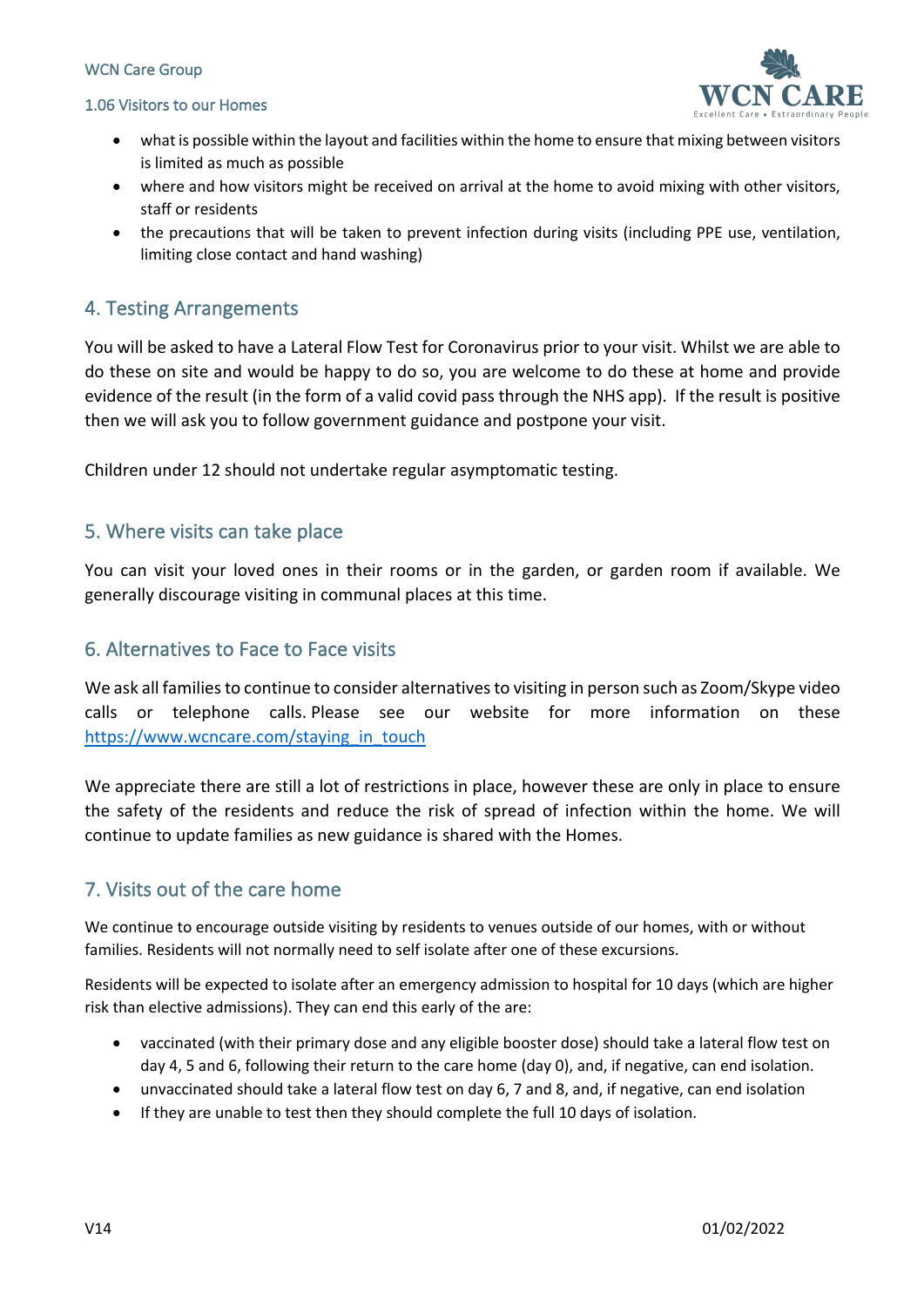1.06 Visitors to our Homes



# 8. Changes to visiting, visiting during outbreaks and if your loved one has a positive test for covid

Visiting restrictions may be put into place if positive cases of coronavirus are found in the home or an outbreak is declared. In these circumstances, whilst we may still encourage visits, visiting may be restricted to garden visits, the use of a garden room or visiting pod if available and video calls. It may be that during these times our infection control policies change (for example we may ask you to wear PPE including gloves at these times or the location of the visit may change to an outdoor space). These restrictions are often temporary and will be communicated to you by the homes.

If your loved one has a positive test for covid we would normally follow government advice on self-isolation. Visits would still be allowed in certain circumstances (ie distress or end of life care) and from essential care givers – please speak to the manager so that we can try and support you and your loved one. Infection control processes would be heightened at this time and additional testing may be in place. You would be required to comply with these requirements if a visit was to take place for your own and other residents safety. The home will be able to inform you at the time.

# 9. Essential Care Givers

Every resident who lives in our homes is encouraged to be supported to choose an essential care giver to benefit from companionship and additional care and support provided by someone with whom they have a personal relationship.

Essential care givers can visit in periods of outbreak and when their friend or family member in a care home is isolating. If a care home resident has tested positive for COVID-19, essential care giver visits can be made in exceptional circumstances (for example, severe distress or end of life) with appropriate infection protection and control support, and consideration of vulnerability and vaccination status of the essential care giver.

There are exceptional circumstances where someone may need the additional support of more than one essential care giver and this should be considered (for example, if a nominated essential care giver is unwell).

Essential care givers will need to follow the same testing arrangements as staff for both regular asymptomatic testing and in an outbreak. Further information on staff testing regimes can be found in our covid policy.

# 10. Visiting Professionals

Care homes must ask visiting professionals when they were last tested and see proof of the result and date of the relevant professional's test. They should be fully vaccinated if entering the home.

Proof may include:

- NHS covid pass
- an email or text from NHS Test and Trace
- a screenshot of where the professional has to upload their test result
- a date-stamped photo of the test cartridge itself
- signed confirmation from their manager
- the NHS signed log included with the test kits provided to NHS staff